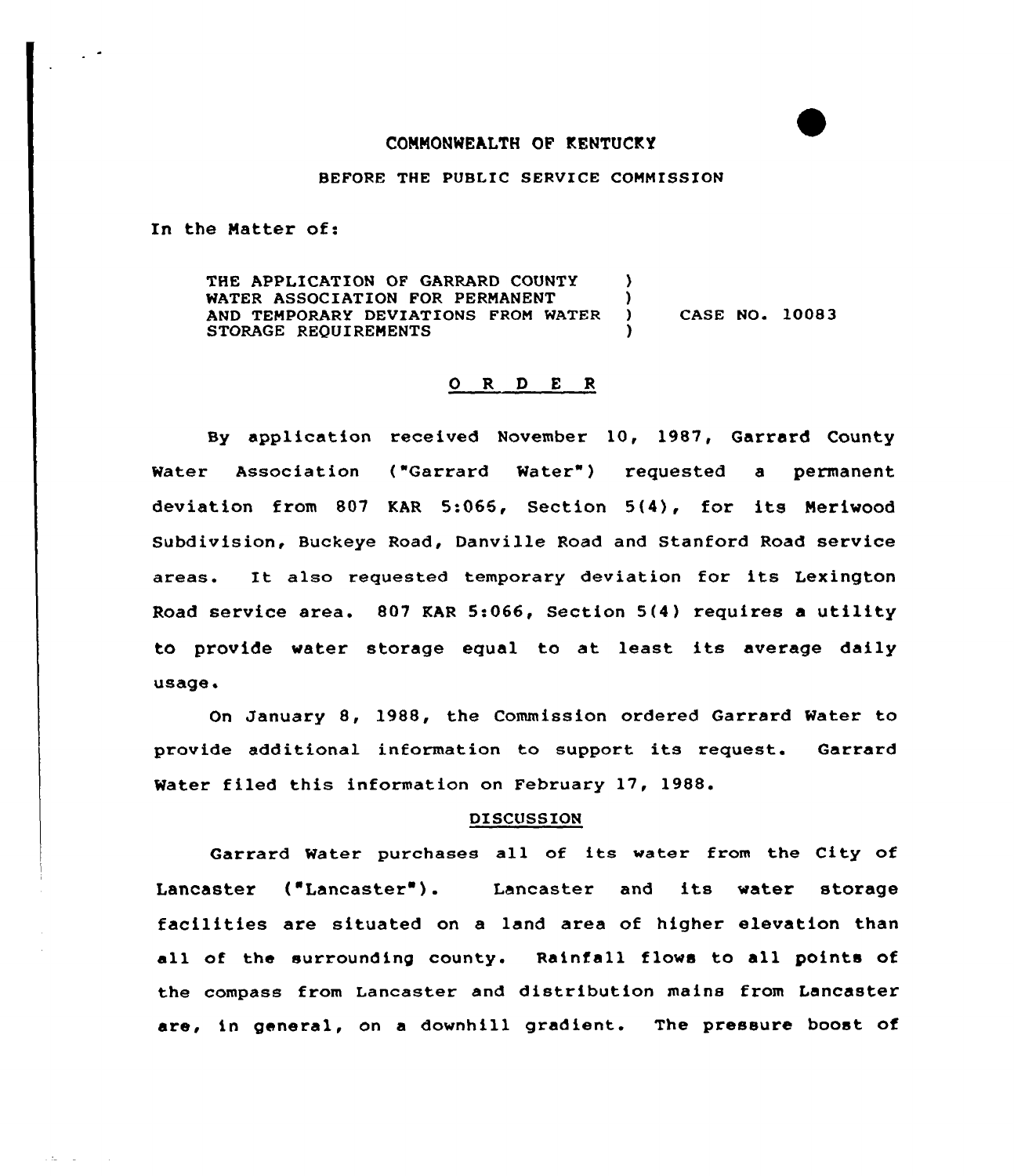downhill gradients permitted Garrard Mater to operate without any booster pumping stations until the 1987 installation for the Lexington Road service area.

Garrard Water has <sup>5</sup> water storage tanks with total storage capacity of 311,500 gallons. Garrard Water's system-vide usage for 1987 averaged 418,035 gallons per day ( GPD") and varied from a minimum of 297,800 GPD to a maximum of 622,400 GPD. The maximum demand on the Lancaster plant during 1987 was 1,185,000 GPD or 82.3 percent of its 1,440,000 GPD capacity. Water storage facilities in Lancaster include two 500,000-gallon elevated storage tanks and a 288,000-gallon clearwell at its treatment plant; <sup>a</sup> tctal of 1,288,000 gallons. This is 103,000 gallons more than the 1987 maximum demand of 1,185,000 gallons. Garrard Water, however, projects that by 1990 its average usage will be 544,000 GPD and that its maximum usage will be 724,000 GPD.

Garrard Water's water purchase agreement with Lancaster specifies no limits on the daily or monthly quantity of water which may be purchased. It provides, however, that in the event of an extended shortage of water, or diminishment of the supply of water to Lancaster, the supply of water to Garrard Water customers will be reduced in the same proportion as the supply to Lancaster customers is reduced.

No Garrard Water customers provide critical health services, but three customers are schools: (1) Buckeye Elementary in the Buckeye Road (KY 39) service area, (2) Camp Dick Elementary in the Lexington Road (US 27) service area and (3) Paint Lick Elementary

 $-2-$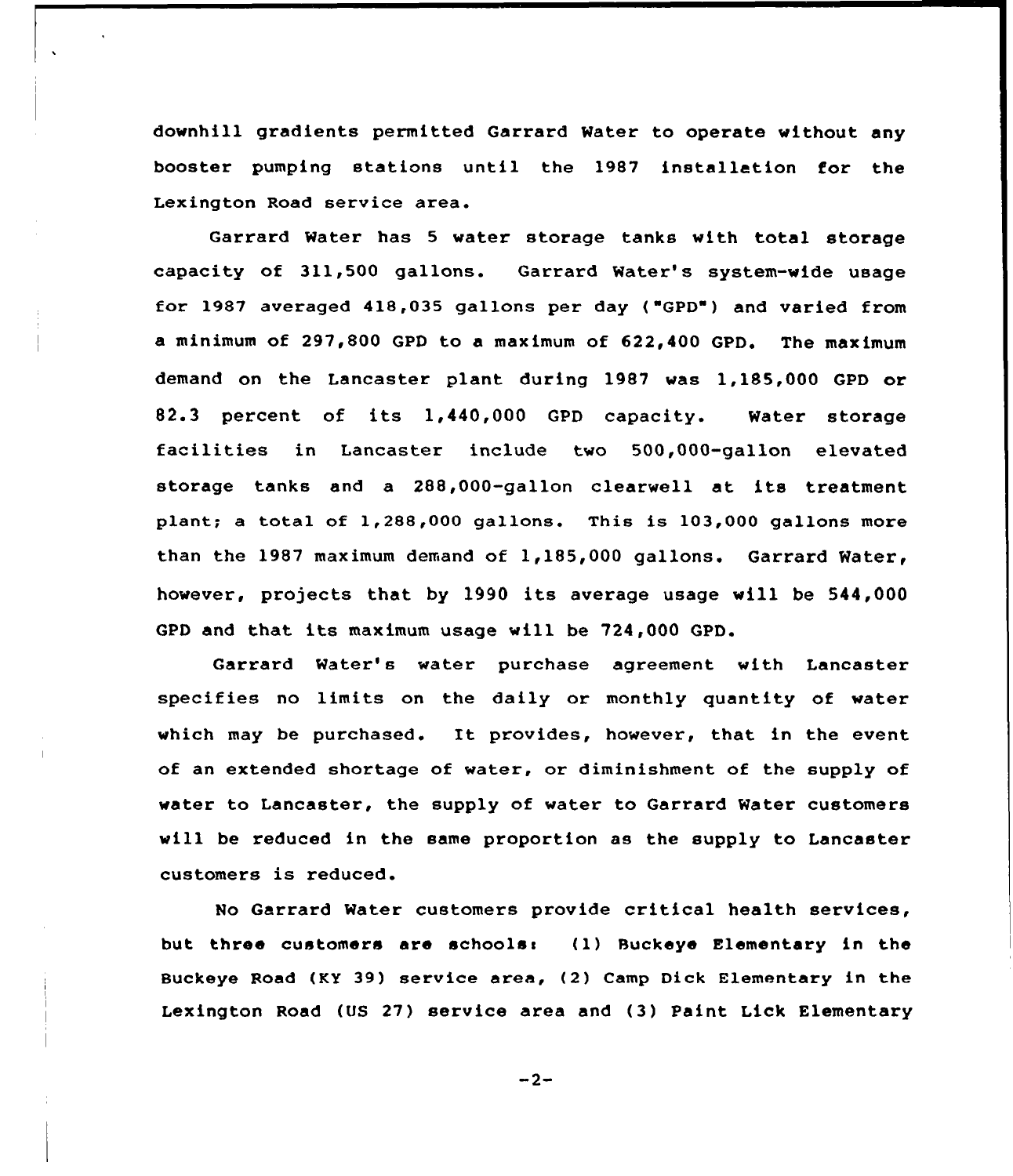in the Richmond Road (KY 52) service area. Buckeye Elementary is scheduled for closing by the Garrard County Board of Education at the end of the current school year.

Under current average demand conditions, Garrard Water' storage could provide for continued service to the Camp Dick School for 0.65 days and to the Paint Lick School for 1.3 days. Garrard Water has no storage in the Buckeye Road service area.

Garrard Water has no ongoing operating deficiencies. Reported service interruptions were minor: a 45-minute outage in the Danville Road area in November 1986 and a 3-hour outage in the Richmond Road area in July 1986. <sup>A</sup> new booster pumping station was installed in August 1987 to increase volume and pressure for the Lexington Road area.

After considering the number of customers served, and other matters pertinent to adequate, reliable and efficient service, Stanford Road, Danville Road and the Buckeye Road service areas, Garrard Water's requested deviations for these areas does not appear to be unreasonable. After considering the possibility of increased demand for water in future years, however, the Commission is of the opinion that any deviation should be granted on a temporary basis only.

# FINDING AND ORDERS

The Commission, after consideration of the record in this matter, and being advised, is of the opinion and finds that:

l. Deviations from <sup>807</sup> KAR 5:066, Section 5(4) with <sup>a</sup> June 30, 1993, expiration date should be granted for thee (1) Neriwood

 $-3-$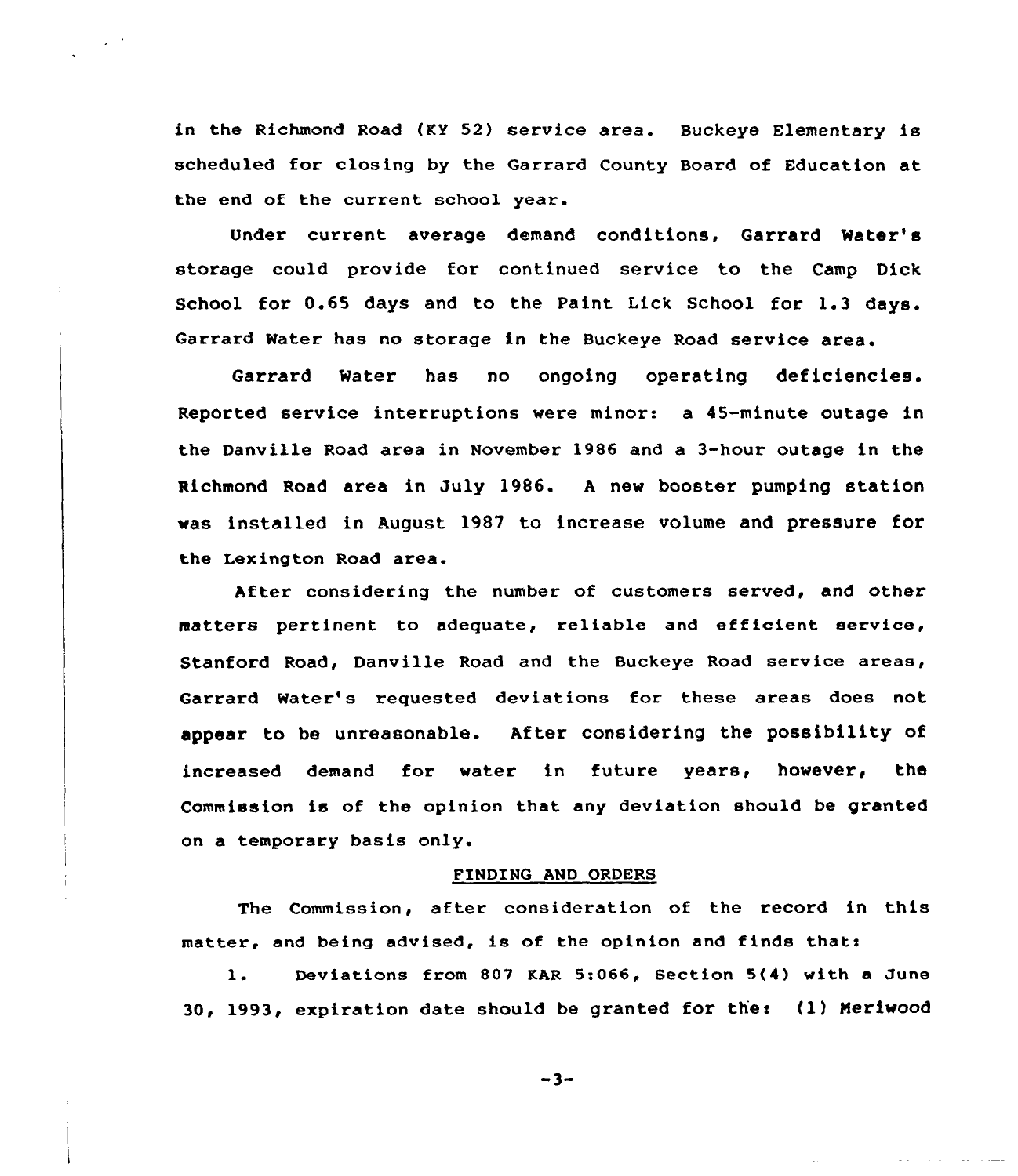Subdivision, (2) Stanford Road, (3) Danvi1le Road, (4) Buckeye Road and (5) Lexington Road service areas.

2. Garrard Mater should make annual reviews of its needs for additional water storage facilities and should take appropriate actions as may be required to insure the continuity of adequate, reliable and efficient service to all its customers in accordance with the regulations of this Commission.

IT IS THEREFORE ORDERED that:

l. Deviations from <sup>807</sup> KAR 5:066, Section 5(4) through June 30, 1993, are hereby granted for the: (1) Meriwood Subdivision, (2) Stanford Road, (3) Danville Road, (4) Buckeye Road and (5) Lexington Road service areas.

2. Garrard Mater shall make annual reviews of its needs for additional storage facilities and shall take appropriate actions to insure the continuity of adequate, reliable and efficient service to all its customers in accordance with the regulations of this Commission.

 $-4-$